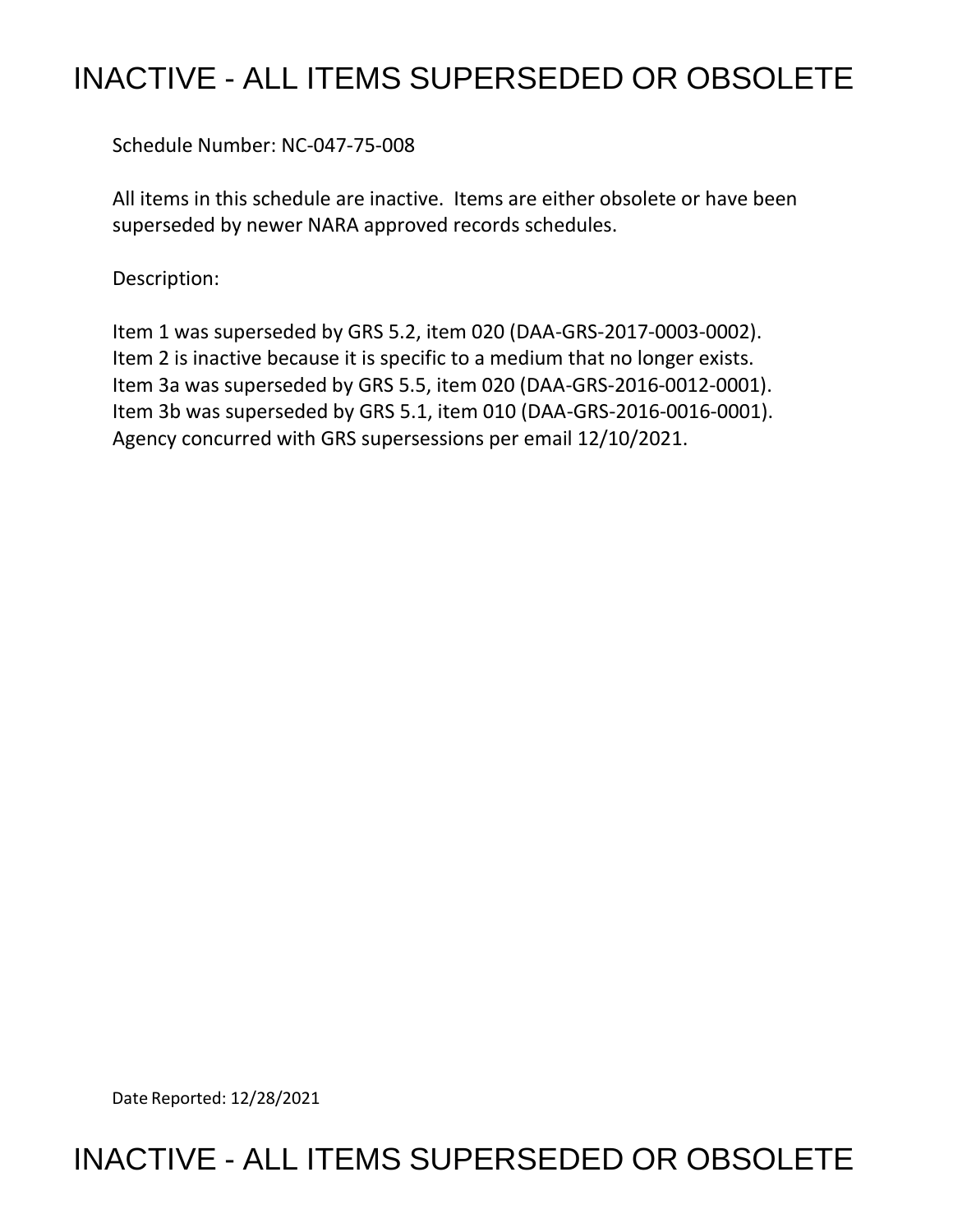| Standard Form No. 115<br>Revised November 1951                               |                                           |                                                                                                                                                                                                                                                                                                                                                                                                                         |                           |         |                                                                                               |  |
|------------------------------------------------------------------------------|-------------------------------------------|-------------------------------------------------------------------------------------------------------------------------------------------------------------------------------------------------------------------------------------------------------------------------------------------------------------------------------------------------------------------------------------------------------------------------|---------------------------|---------|-----------------------------------------------------------------------------------------------|--|
| Prescribed by General Services<br>Administration<br>GSA Reg. $3-IV-106$      |                                           | REQUEST FOR AUTHORITY                                                                                                                                                                                                                                                                                                                                                                                                   | LEAVE BLANK               |         | JOB NO.                                                                                       |  |
| 115-103                                                                      |                                           | DATE RECEIVED<br>TO DISPOSE OF RECORDS                                                                                                                                                                                                                                                                                                                                                                                  | 1974                      |         |                                                                                               |  |
|                                                                              |                                           | (See Instructions on Reverse)<br>P.G. 4.<br>DATE APPROVED                                                                                                                                                                                                                                                                                                                                                               |                           |         |                                                                                               |  |
|                                                                              |                                           | TO: GENERAL SERVICES ADMINISTRATION,<br>NATIONAL ARCHIVES AND RECORDS SERVICE, WASHINGTON, D.C. 20408                                                                                                                                                                                                                                                                                                                   | RC.                       |         | 8                                                                                             |  |
| 1 FROM (AGENCY OR ESTABLISHMENT)                                             |                                           | Department of Health, Education, and Welfare                                                                                                                                                                                                                                                                                                                                                                            | NOTIFICATION TO AGENCY    |         |                                                                                               |  |
| 2 MAJOR SUBDIVISION                                                          |                                           |                                                                                                                                                                                                                                                                                                                                                                                                                         |                           |         | In accordance with the provisions of 44 U.S.C<br>3303a the disposal request, including amend- |  |
|                                                                              |                                           | Social Security Administration<br>be stamped "disposal not approved" or                                                                                                                                                                                                                                                                                                                                                 |                           |         | ments, is approved except for items that may                                                  |  |
| "withdrawn" in column 10<br>3. MINOR SUBDIVISION<br>Office of Administration |                                           |                                                                                                                                                                                                                                                                                                                                                                                                                         |                           |         |                                                                                               |  |
| $\frac{1-15-75}{\pi}$<br>5 TEL. EXT.<br>4 NAME OF PERSON WITH WHOM TO CONFER |                                           |                                                                                                                                                                                                                                                                                                                                                                                                                         |                           |         |                                                                                               |  |
| Charles D. Smith                                                             |                                           | 594-5770                                                                                                                                                                                                                                                                                                                                                                                                                |                           |         |                                                                                               |  |
|                                                                              |                                           | 6. CERTIFICATE OF AGENCY REPRESENTATIVE                                                                                                                                                                                                                                                                                                                                                                                 |                           |         |                                                                                               |  |
|                                                                              |                                           | I hereby certify that I am authorized to act for the head of this agency in matters pertaining to the disposal of records, and that the records described in this list or                                                                                                                                                                                                                                               |                           |         |                                                                                               |  |
| schedule of __                                                               |                                           | pages are proposed for disposal for the reason indicated. ("X" only one)                                                                                                                                                                                                                                                                                                                                                |                           |         |                                                                                               |  |
| А                                                                            | The records have<br>ceased to have suffi- | The records will cease to have sufficient value<br>в<br>to warrant further retention on the expiration                                                                                                                                                                                                                                                                                                                  |                           |         |                                                                                               |  |
| further retention.                                                           | cient value to warrant                    | of the period of time indicated or on the occur-<br>X<br>rence of the event specified.                                                                                                                                                                                                                                                                                                                                  |                           |         |                                                                                               |  |
|                                                                              |                                           |                                                                                                                                                                                                                                                                                                                                                                                                                         |                           |         |                                                                                               |  |
|                                                                              |                                           |                                                                                                                                                                                                                                                                                                                                                                                                                         | SSA Records Officer       |         |                                                                                               |  |
| (Date)                                                                       |                                           | (Signature of Agency Representative)                                                                                                                                                                                                                                                                                                                                                                                    |                           | (Title) |                                                                                               |  |
| 7.<br><b>ITEM NO</b>                                                         |                                           | 8 DESCRIPTION OF ITEM<br>(WITH INCLUSIVE DATES OR RETENTION PERIODS)                                                                                                                                                                                                                                                                                                                                                    | 9<br>SAMPLE OR<br>JOB NO. |         | 10<br><b>ACTION TAKEN</b>                                                                     |  |
|                                                                              |                                           |                                                                                                                                                                                                                                                                                                                                                                                                                         |                           |         |                                                                                               |  |
| I.                                                                           |                                           | REPROGRAPHIC MANAGEMENT FILES                                                                                                                                                                                                                                                                                                                                                                                           |                           |         |                                                                                               |  |
|                                                                              | Α.                                        | Equipment History File                                                                                                                                                                                                                                                                                                                                                                                                  |                           |         |                                                                                               |  |
|                                                                              |                                           | This file contains a separate folder for each field<br>and central office location in which SSA maintains<br>reprographic equipment. The folder consists of a<br>history sheet which identifies the type of equipment<br>maintained at the location, copies of correspondence,<br>reports of service problems, requests for equipment<br>(Form SSA-2470, Request for Reprographic Equipment),<br>and similar documents. |                           |         |                                                                                               |  |
|                                                                              |                                           | 1.<br>Destroy documents relating to a particular<br>piece of equipment 2 years after that equipment<br>is replaced or otherwise removed from service.<br>NOTE: The equipment history sheet will be<br>retained until the folder is destroyed.                                                                                                                                                                           |                           |         |                                                                                               |  |
|                                                                              |                                           | Transfer the folder to an inactive file when SSA<br>2.<br>no longer maintains reprographic equipment at<br>that location. Destroy 1 year thereafter.                                                                                                                                                                                                                                                                    |                           |         |                                                                                               |  |
|                                                                              | $B_{\bullet}$                             | Reprographic Management Information Files                                                                                                                                                                                                                                                                                                                                                                               |                           |         |                                                                                               |  |
|                                                                              |                                           | 1. Equipment meter cards, including Form SSA-2508,<br>SSA Meter Card, or its equivalent. The cards                                                                                                                                                                                                                                                                                                                      |                           |         |                                                                                               |  |
|                                                                              |                                           | are completed each month. They record the<br>number of copies produced on a given piece of<br>equipment during that month.                                                                                                                                                                                                                                                                                              | $Cop y \nleftrightarrow$  |         |                                                                                               |  |